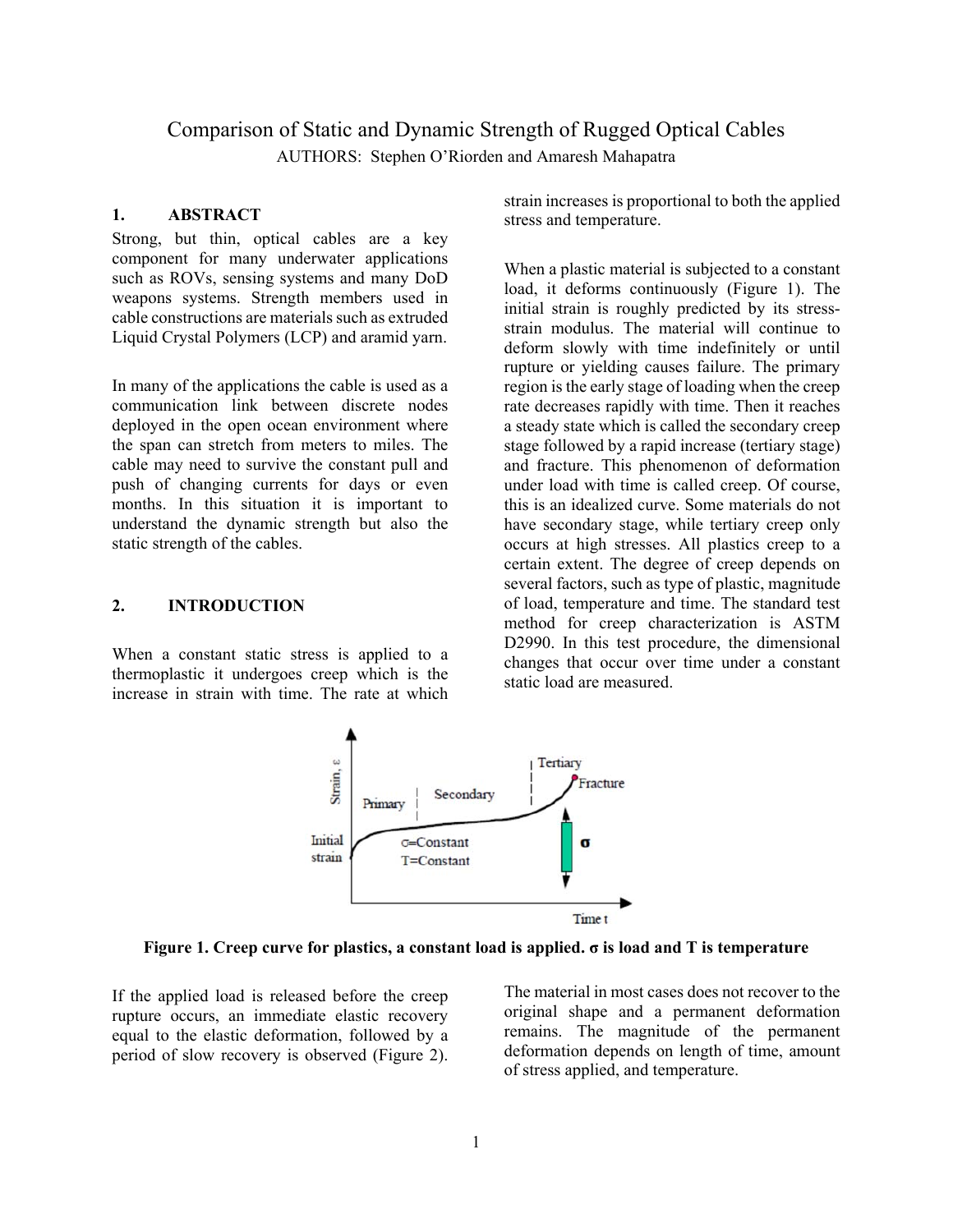

**Figure 2. Creep curve with recovery. A constant load,**  $\sigma$ **, is applied at t<sub>0</sub> and removed at t<sub>1</sub>** 

The creep rupture is basically similar to a creep test with the exception that it is continued until the material fails. Since higher loads are used, creep rates are higher and the material fails in a shorter time. This test is useful in establishing a safe envelope inside which a creep test can be conducted. The basic information obtained from the stress rupture test is the time to failure at a

given stress or load. Based on this data, a safe stress can be determined below which it is safe to operate, given the time requirement of the end use application. The construction of the creep rupture envelope is shown in Figure 3. Test is conducted under constant stresses and the points of the onset of tertiary stage are connected to form the creep rupture envelope.



**Figure 3. Creep rupture envelope** 

To survive for a certain period of time the stress must be low enough such that the strain does not increase to the breaking strain over that period of time.

#### **3. CREEP IN ARAMID YARN**

.

Cables for use in many applications such as ROV tethers and tow cables, are often strengthened with aramid braid or served aramid. Other thermoplastic layers are applied to achieve abrasion resistance, low friction or durability, however, the tensile strength comes from the

aramid. Ideally one wants a strength member where the static strength retention is as large a percent of the short term strength as possible. In this respect aramids are very good candidates as shown in Figure 4. The horizontal curve shows applied static load as a % of the short term breaking load. For purposes of comparison in this paper we will look at an application that requires 1000 hr survival. From 0 we see that for 1000 hr survival the applied load can be as much as 60% to 80% of the short term strength. This is much more than most thermoplastics which can only sustain 10% to 20% of short term strength for 1000 hr survival.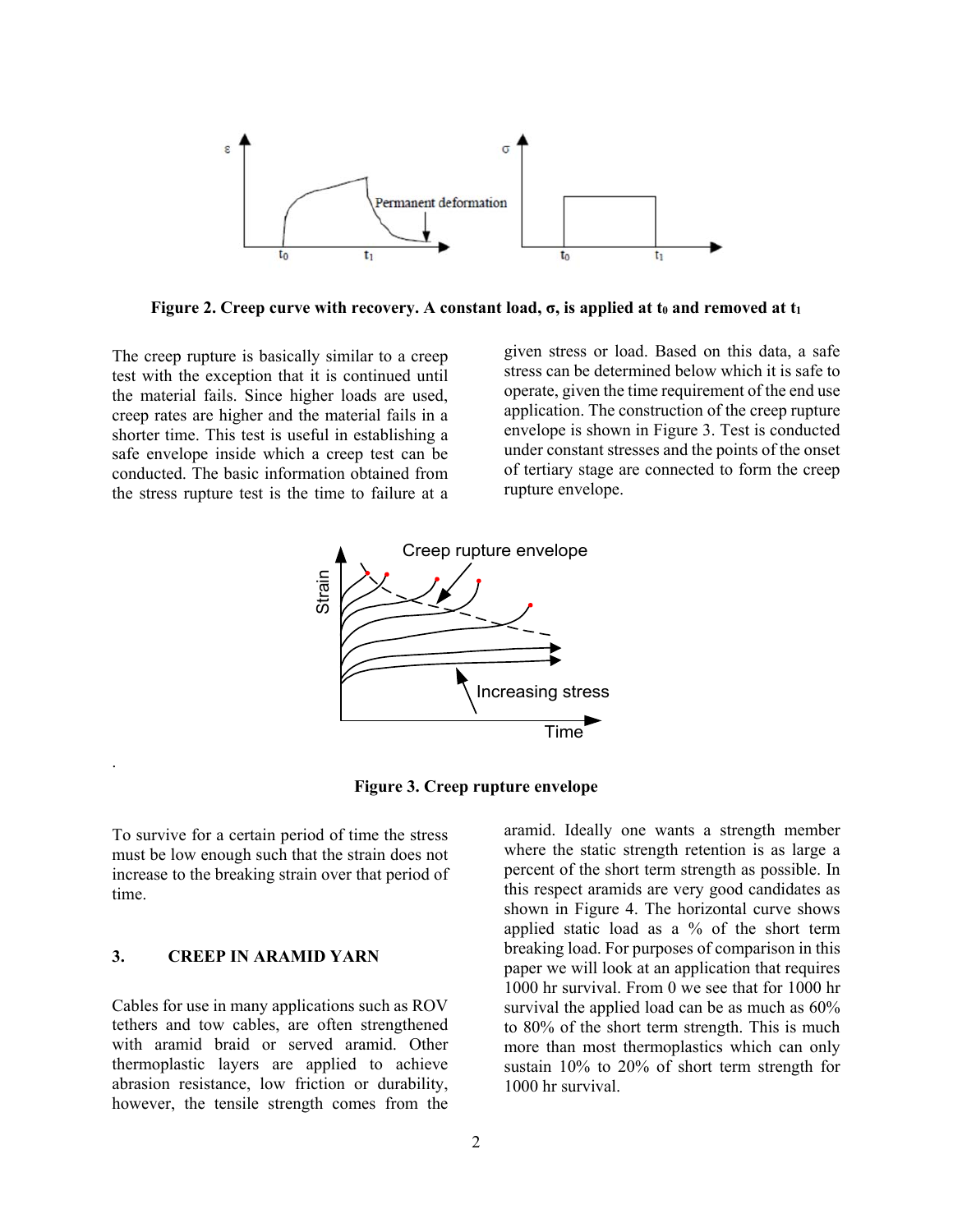

**Figure 4. Kevlar static strength as a % of short term strength (Ref. 1)** 

Several emerging underwater applications require cables of long length, often tens of kilometers, to be deployed in continuous lengths. Braiding of aramid strength members is an inherently slow, therefore expensive process. In these applications we explore thermoplastics that can provide high strength and be applied by conventional, high speed, extrusion to generate long lengths limited only by the continuous length of the optical fiber available.

# **4. CREEP IN LIQUID CRYSTAL POLYMERS (LCP)**

LCPs have good resistance to creep as shown in Figure 5 (Ref. 2). In this figure creep is shown as modulus measurement instead of a strain

measurement. The difference from Figure 1 is that the fixed stress is divided by the time dependent strain to generate a time dependent modulus. Since strain increases with time while stress is fixed, the modulus is seen to decrease with time. Results are shown for two temperatures - 23°C and 120°C. The maximum exposure time was 1,000 hours. Interestingly, although creep modulus is lower at higher temperature, the slope of the two curves is the same. The stress levels were chosen to be 30% of the short-term failure stress and none of the samples failed in testing over a period of a 1000 hours. No sign of creep rupture was observed at stress levels below 30%.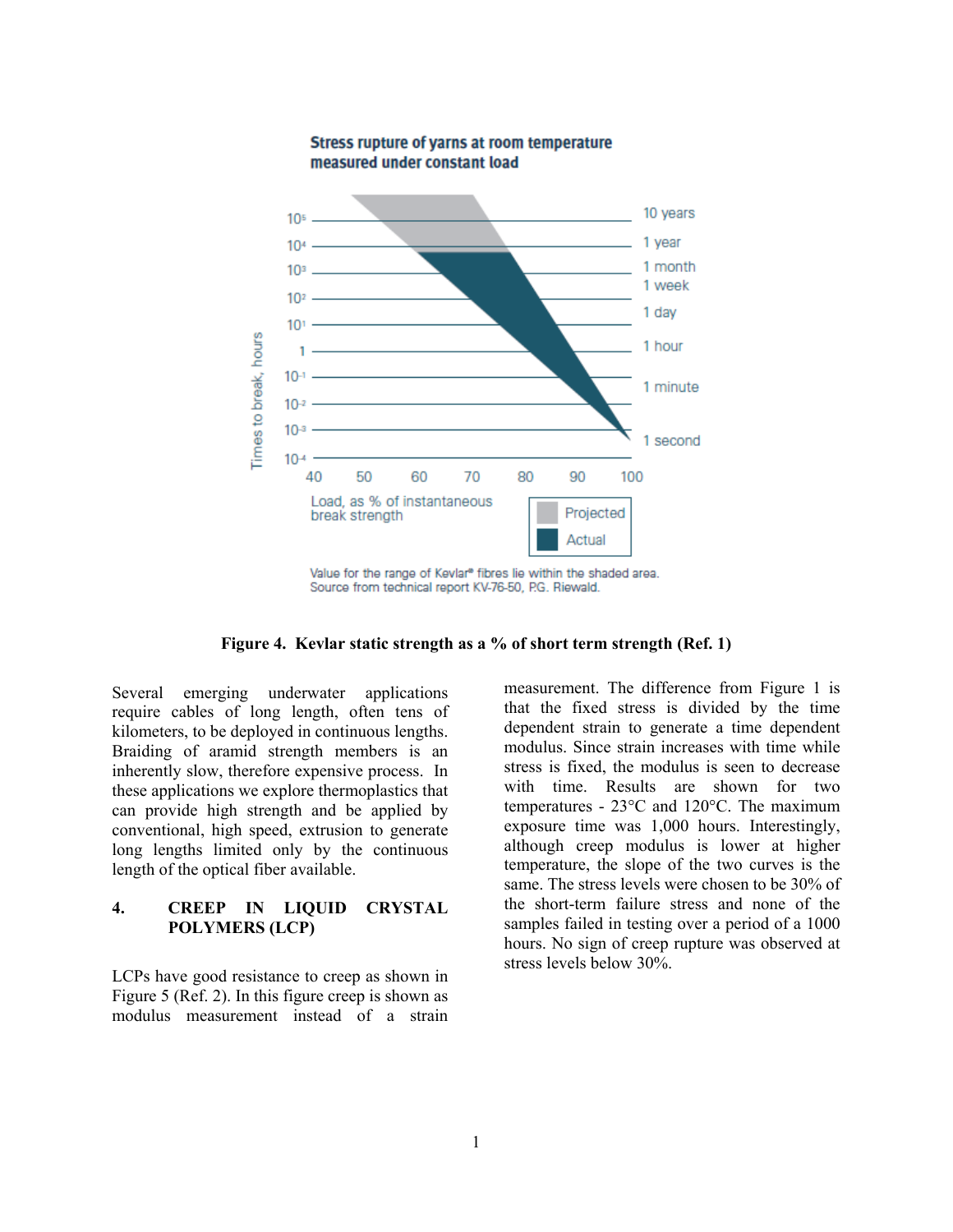

**Figure 5. Typical creep modulus in LCP at two different temperatures** 

We see that at room temperature the tensile modulus has decreased about 16 to 20% over the 1000 hour test. These are measurements on dogbone molded test samples. With optical cables we are using thin layers of extruded LCP where the aligned material forms a larger fraction of the total volume. What is not known is whether creep in aligned LCP differs from that in molded LCP and if so, by how much.

# **5. SOME STATIC STRENGTH MEASUREMENTS FOR STFOCTM CABLES**

Linden manufactures and sells a line of thin, but strong fiber optic cables, with the acronym  $STFOC^{TM}$ , that are widely used in underwater ROVs and defense tactical systems. The cables need to be strong to survive long term in turbulent waters or survive the rigors of high speed deployment.

The cables use thermoplastic coatings made of Liquid Crystal Polymers (LCPs) that have specific strength similar to aramid yarn. However, unlike aramid, thermoplastic LCPs can be applied through extrusion to produce long, continuous lengths  $(> 40 \text{ km})$  of ruggedized, thin optical cable. A typical stress-strain curve for LCP coated cables is shown in Figure 6. Unlike most thermoplastics the curve is almost linear up to fracture.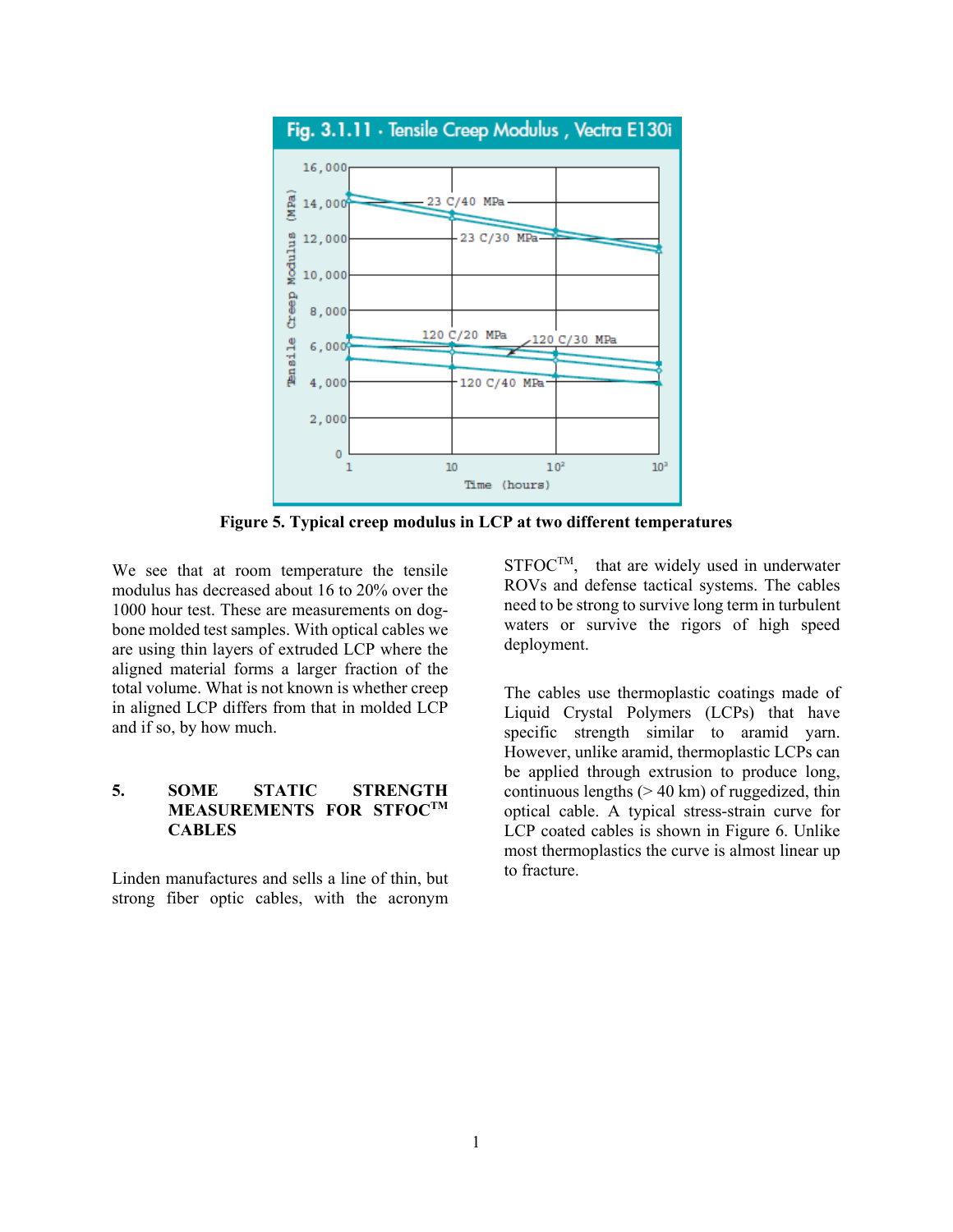

**Figure 6. Typical stress vs strain curve for a 30 mil OD STFOC™ cable** 

Figure 7 shows load vs time to failure for a 30 mil STFOC™ cable. These measurements are time consuming. Whereas accelerated testing may be possible much effort will initially be needed to

determine the thermal activation energy. What we are reporting here is initial results which can be updated in the future with more data points.



**Figure 7. Load vs time to failure for 760µm OD STFOC™ cable** 

Figure 7 also shows the trendline and equation for the trendline. From this we calculate the maximum load that can be applied for the cable to survive for 1000 hours is about 26 lbs. This is about 37% of the short term strength (70 lb).

For comparison purposes Linden Photonics has also fabricated strengthened optical cables using Kevlar yarn. Some limited data showing load vs time to break for such cables is shown in Figure 8.